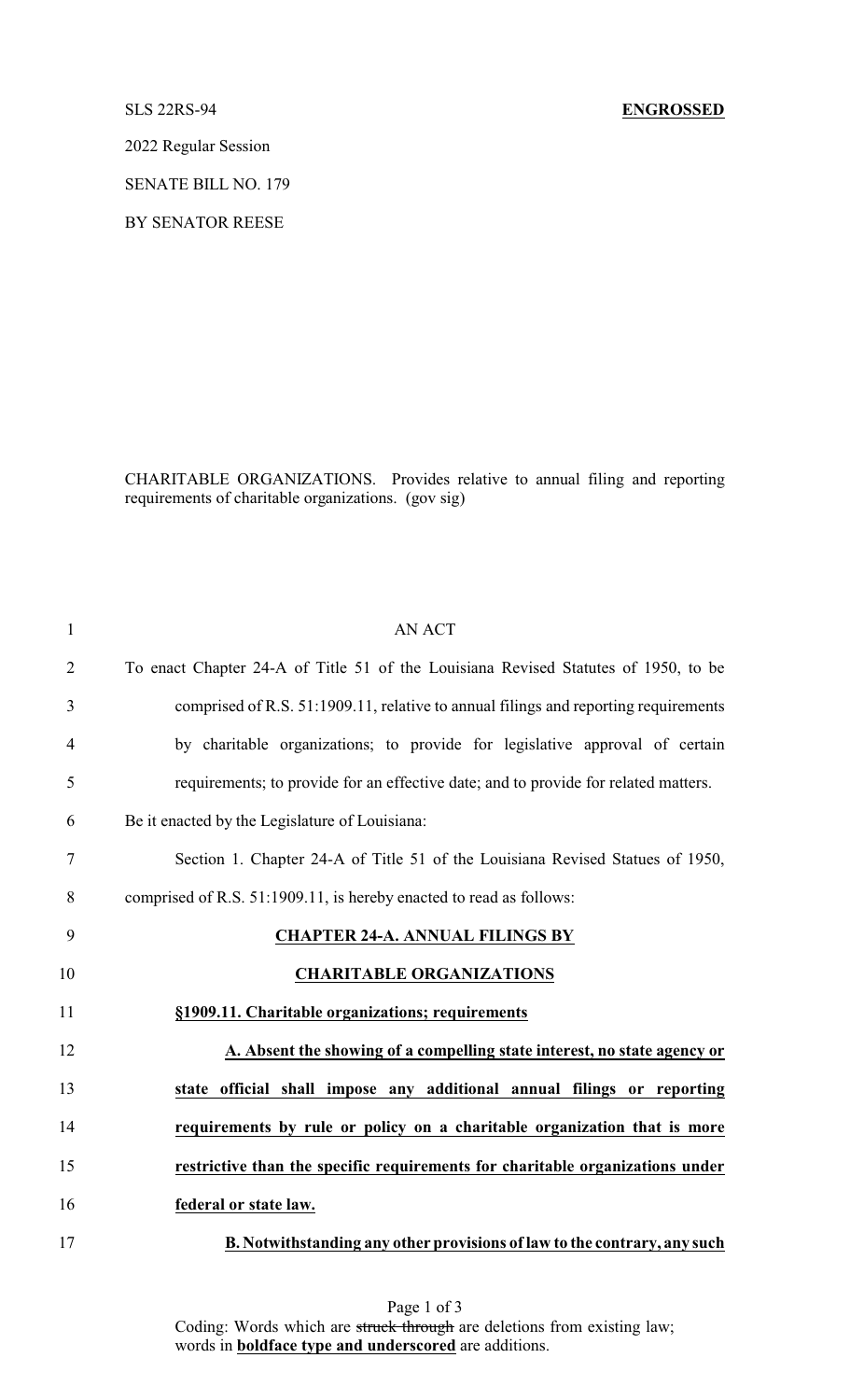| $\mathbf{1}$   | filing or reporting requirement that is more restrictive may be reviewed by the               |  |
|----------------|-----------------------------------------------------------------------------------------------|--|
| $\overline{2}$ | Senate Committee on Commerce, Consumer Protection and International                           |  |
| 3              | <b>Affairs and the House Commerce Committee.</b>                                              |  |
| $\overline{4}$ | C. The provisions of Subsection A of this Section shall not apply to the                      |  |
| 5              | state's direct spending programs including state grants and state contracts nor               |  |
| 6              | to fraud investigations, and shall not restrict enforcement actions against a                 |  |
| 7              | specific nonprofit organization.                                                              |  |
| 8              | D. For the purpose of this Chapter, "charitable organization" shall mean                      |  |
| 9              | a person who is or holds himself out to be benevolent, civic, recreational,                   |  |
| 10             | educational, voluntary, health, law enforcement, social service, philanthropic,               |  |
| 11             | fraternal, humane, patriotic, religious, or eleemosynary organization.                        |  |
| 12             | Section 2. This Act shall become effective upon signature by the governor or, if not          |  |
| 13             | signed by the governor, upon expiration of the time for bills to become law without signature |  |
| 14             | by the governor, as provided by Article III, Section 18 of the Constitution of Louisiana. If  |  |
| 15             | vetoed by the governor and subsequently approved by the legislature, this Act shall become    |  |
| 16             | effective on the day following such approval.                                                 |  |
|                |                                                                                               |  |

The original instrument and the following digest, which constitutes no part of the legislative instrument, were prepared by Xavier I. Alexander.

|                  | <b>DIGEST</b>        |       |
|------------------|----------------------|-------|
| SB 179 Engrossed | 2022 Regular Session | Reese |

Proposed law provides that absent a showing of a compelling state interest, no state agency or state official shall impose any additional annual filings or reporting requirements by rule or policy on a charitable organization that is more restrictive than the specific requirements for charitable organizations under federal or state law. Provides that the Senate Committee on Commerce, Consumer Protection and International Affairs, and the House Committee on Commerce may review any filing or reporting requirement that is more restrictive than the requirements for charitable organization as provided in the state and federal law.

Proposed law shall not apply to the state's direct spending programs including state grants and state contracts or to fraud investigations. Provides that proposed law shall not restrict enforcement actions against a specific nonprofit organization.

Proposed law defines "charitable organization" as a person who is or holds himself out to be a benevolent, civic, recreational, educational, voluntary, health, law enforcement, social service, philanthropic, fraternal, humane, patriotic, religious, or eleemosynary organization.

Effective upon signature of the governor or lapse of time for gubernatorial action.

(Adds R.S. 51:1909.11)

Page 2 of 3 Coding: Words which are struck through are deletions from existing law; words in **boldface type and underscored** are additions.